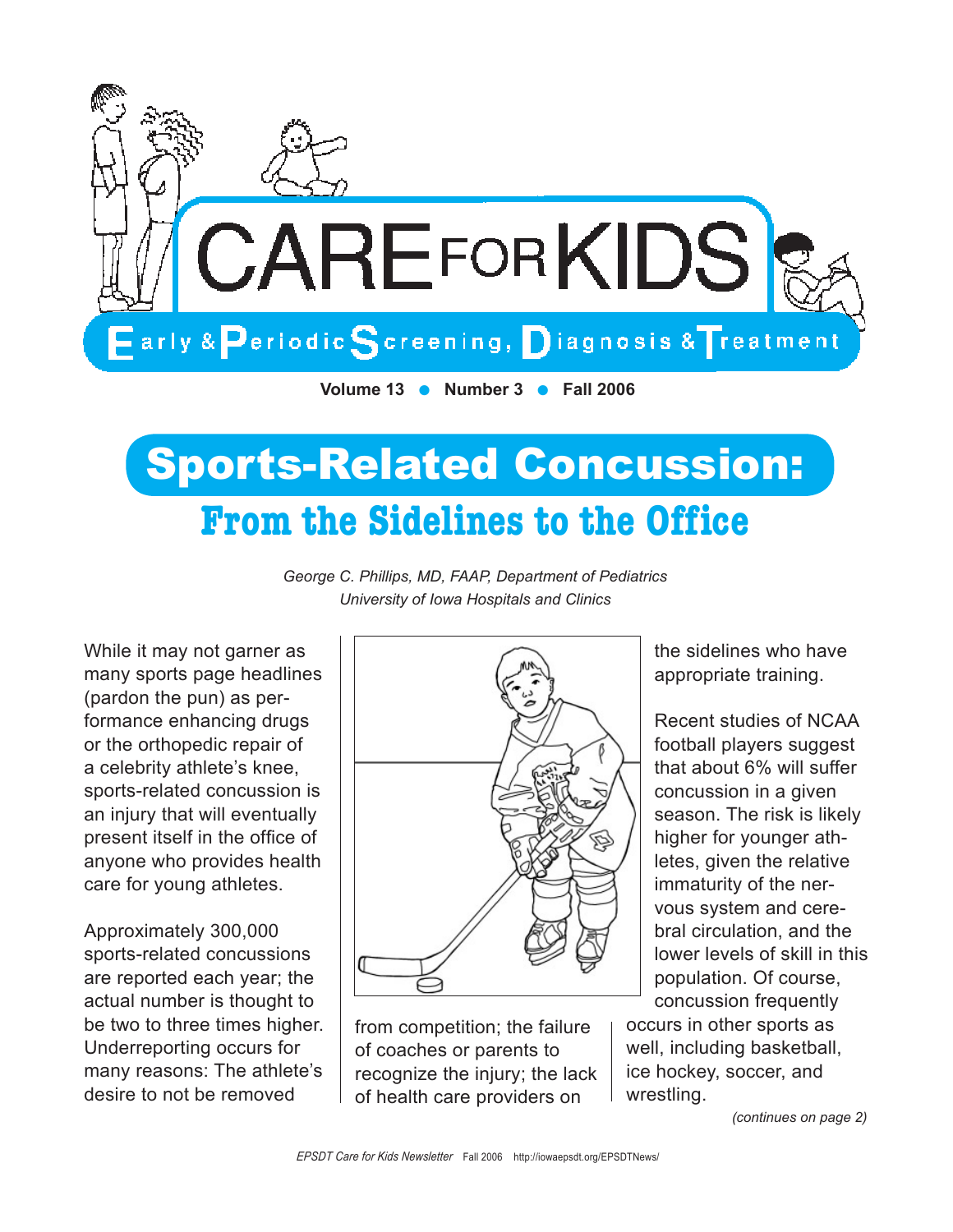### **Symptoms of Concussion**

While concussion may cause loss of consciousness, this is NOT always the case. Symptoms can include:

### **Physical symptoms**

- Headache
- Dizziness
- Sensitivity to light
- Nausea

### **Cognitive symptoms**

- Amnesia of events that happen before (retrograde) or after (posttraumatic) injury
- Confusion
- Difficulty concentrating
- Short-term memory and recall deficits

### **Emotional symptoms**

- Tearfulness
- Giddiness
- Sharp mood swings

## **Concussions: Simple and complex**

More than 25 grading scales for sports-related concussion have been published, but no prospective studies validate one scale over another. Recent guidelines for the management of sports-related concussion recommend against using these scales and their associated returnto-play guidelines. Rather,

most experts agree that a simpler approach is to categorize concussions as either simple or complex.

## **Simple concussions** ac-

count for nearly 90% of all sports-related concussions. Symptoms are often shortlived, although it may take as many as seven days for all symptoms to resolve. Simple concussions do not result in prolonged cognitive impairment, and can be managed with straightforward return-to-play guidelines (see below).

### **Complex concussions**

are defined by a prolonged symptom course, often longer than 10 days. Complex concussions may be associated with more worrisome clinical symptoms, such as loss of consciousness or amnesia. The clinical course may create enough concern that neuro-imaging is obtained; however, clinicians should remember that sports-related concussions are often a functional as opposed to structural injury. This means that imaging with CT or MRI rarely reveals findings of significance; the few findings that are discovered are usually incidental and unrelated to the concussion. Symptoms that indicate the need for neuro-imaging include:

- Loss of consciousness for longer than 5 minutes
- Worsening of such symptoms as headache or nausea
- Possible skull fracture
- Focal neurological signs

## **Management of concussion**

Appropriate management of concussion starts on the sidelines. In the pediatric population, a conservative approach is advised. Whenever concussion is suspected, the athlete should immediately be removed from competition, and NOT return to competition until he or she has been symptom-free for at least 24 hours. Any concussed athlete should be evaluated by their healthcare provider or team physician prior to beginning a gradual return-to-play program.



*(continues on page 3)*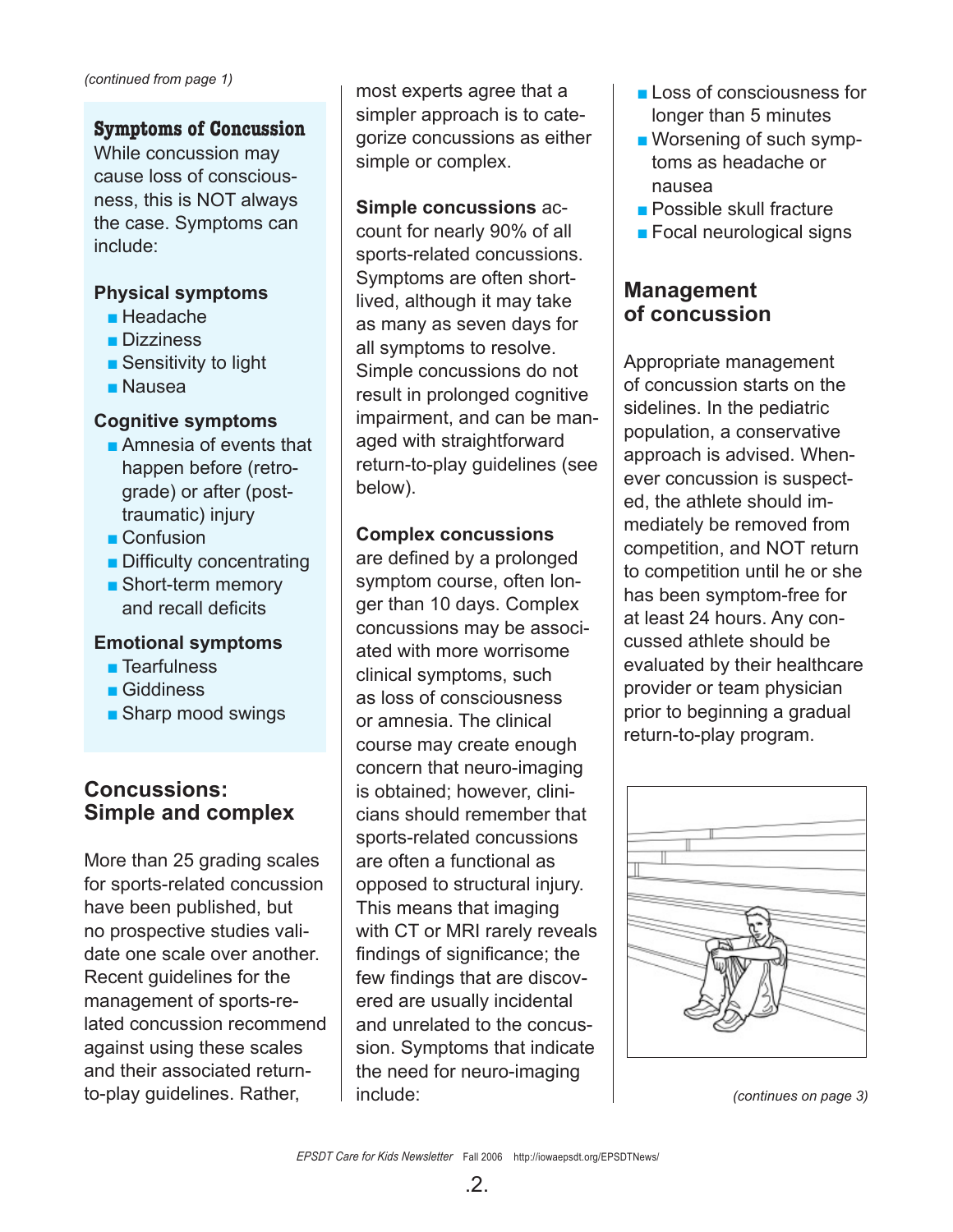## **Second impact**

**syndrome.** One reason for a conservative approach is to avoid second-impact syndrome. A rare and somewhat controversial diagnosis, second-impact syndrome has been reported in young athletes who suffer a second concussion before the symptoms of the first concussion have completely resolved. The clinical course entails a rapid progression of neurological deterioration that almost uniformly results in coma and brain death. Research with animal models suggest that younger athletes may have immature regulation of cerebral blood flow in the face of recurrent injury, which may ultimately lead to increased intracranial pressure and the clinical course described.

## **Sideline care**

Sideline assessment of the athlete should include questions that test orientation, short-term memory and recall, and concentration. Questions can be tailored to the athletic event itself, such as asking the athlete to give the location of the current game, the current game scenario, the most recent series of plays, and who scored last. Concentration can be tested by having the patient count

backward by 7s, starting at 100, or recite the months of the year in reverse order, although a significant number of young athletes will have difficulty with these tests at baseline. Any sideline assessment is at best a tool to aid the health care provider's judgment and not an absolute measure of function.



Symptoms of concussion should be documented during the sideline assessment to provide a benchmark for future evaluation. Athletes should be reassessed frequently on the sideline, as often as every 5-10 minutes. Any athlete with highly concerning findings, such as prolonged loss of consciousness or focal neurological signs, should be immediately referred for evaluation. At the 30-minute mark, any athlete whose symptoms have not abated in severity or seem to be worsening should be referred for evaluation.

## **Return-to-Play Guidelines**

The following guidelines for return-to-play, recommended by international consensus statement guidelines on sports concussion, are used by most sports medicine specialists. Each step in the protocol takes 24 hours, and if an athlete has a recurrence of symptoms, they are required to stop the protocol until the athlete is asymptomatic for another 24 hours. Then the protocol is restarted one step prior to where it was when the symptoms recurred. This protocol calls for:

- No activity until 24 hours without symptoms
- After 24 hours without symptoms: Light aerobic activity only (treadmill, stationary bike)
- After 48 hours without symptoms: Moderate speed, sport-specific activities (position drills)
- After 72 hours without symptoms: Non-contact, scrimmage, or game-scenario activities
- After 96 hours without symptoms: Medical evaluation before resuming full-contact activities
- Ongoing monitoring for return of symptoms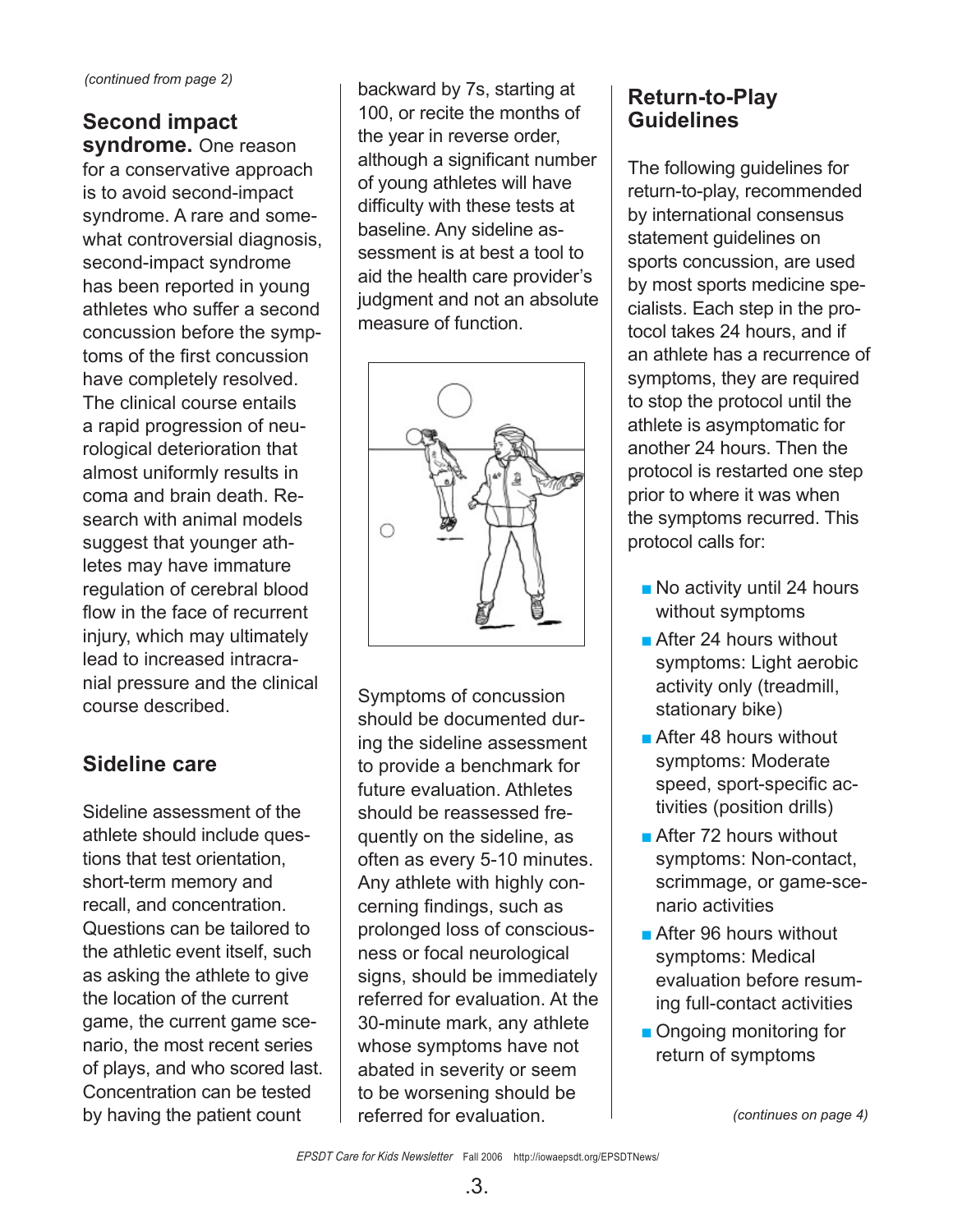#### *(continued from page 3)*

Implementing this return-toplay protocol is facilitated by having a full sports medicine team. In the absence of a full-time athletic trainer at school, a health care provider may give written instructions describing the protocol to the athlete's coach and parents, and use a combination of their reports and office visits to make a return-toplay decision.



Fortunately, most concussions fully resolve within seven days, and most can be managed by the athlete's primary care provider. Athletes with prolonged symptoms, especially cognitive impairment, and athletes with a history of multiple concussions should be referred for further evaluation by a specialist with experience in managing sports-related concussions.

## **Research**

Research in concussion management may one day provide more accurate assessment of brain injury and prognosis for recovery. Studies are investigating the correlation of functional MRI and PET scans with specific tests of cognitive function. Athletic teams are employing neuro-psychological testing more frequently for baseline assessments of cognitive function. While computerized versions of such testing make it more available, costs and the lack of trained personnel are obstacles for many community school systems.

Evidence is accumulating that the effects of multiple concussions are additive, and that a history of multiple concussions increases the risk of future concussions. While a definite "cutoff" number of concussions for removal from sport does not yet exist, a history of multiple concussions may warrant a discussion of the appropriateness of continuing in a particular sport. Evidence from studies of genetic markers and traumatic brain injury may also provide future information for an athlete's risk of sports-related concussion and potential long-term effects.



For now, providers should use a conservative approach in caring for the patient with sports-related concussion. Pediatric and adolescent athletes who have been concussed should be withheld from competition for the remainder of the day and should not return to play until all symptoms have resolved and a protocol of gradually increasing activities is completed. While most concussions will resolve within a week, a significant percentage will result in prolonged symptoms that may include cognitive impairment. Health care providers should be diligent in identifying complex concussion and referring patients with this condition for appropriate evaluation and management.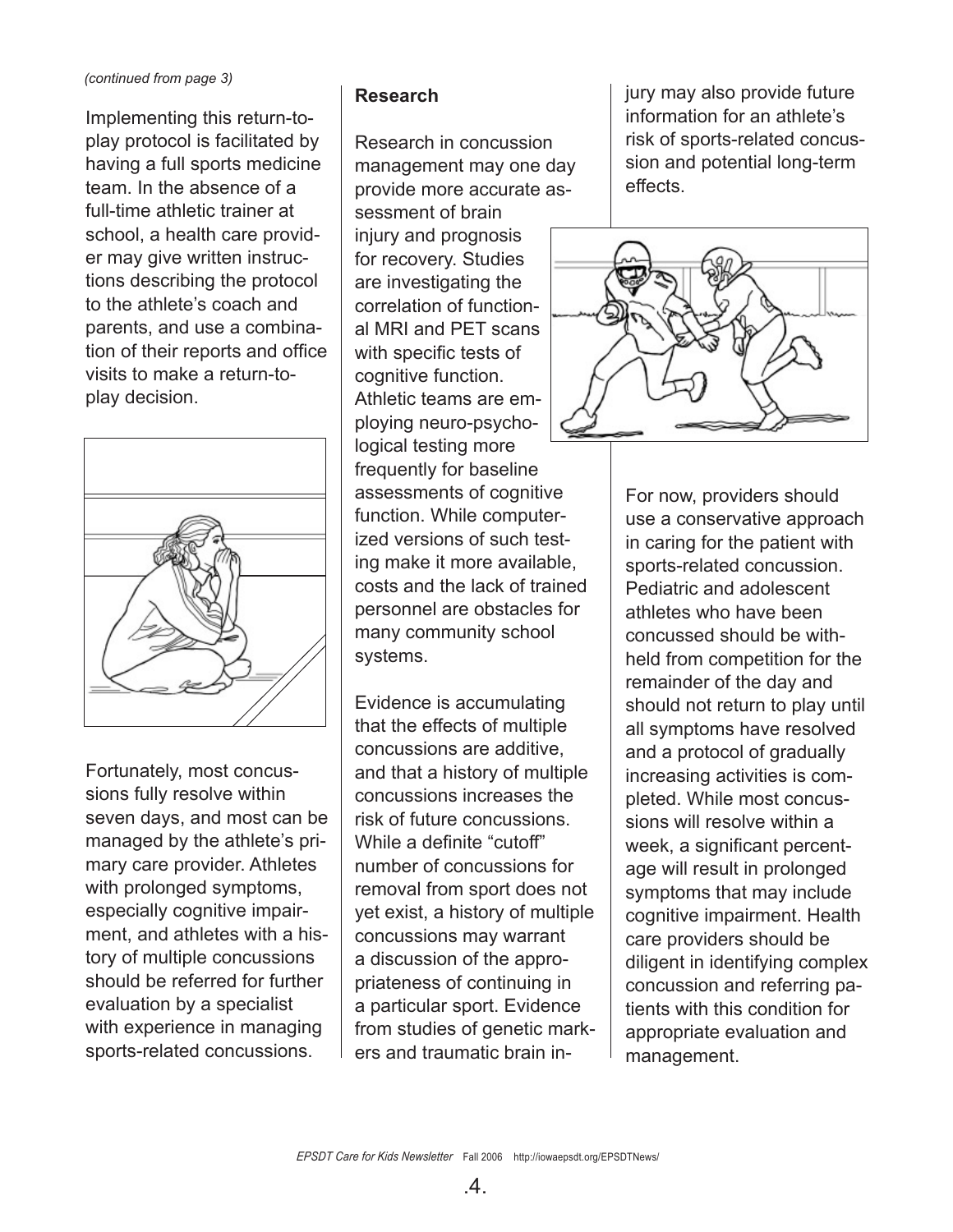## A Guide to Concussion **for Parents and Young Athletes**

*Having your bell rung. Getting dinged. Seeing stars. We minimize concussions -- and we shouldn't.*

#### **What is a concussion?**

 $\gamma$ 

A concussion is a brain injury caused by a blow to the head. Concussions are most common in football, ice hockey, and soccer, but occur in many other sports as well. Athletes of all ages suffer concussions.

#### **How serious is a concussion?**

Concussions are more serious in young athletes than in adults. The effects of a concussion vary from child to child. Some result in minor, temporary effects. Others cause permanent disability and even death. It is very important to get proper care for a young athlete who has received a concussion.

#### **Is it true that a concussion is serious only if it causes unconsciousness?**

No. A person – child or adult – can have a serious brain injury and never lose consciousness.

#### **Your child has been sidelined following a hit. How worried should you be?** Be concerned if your young athlete doesn't remember what happened just before or after the hit, seems

confused, or cannot answer questions like "Who are we playing tonight? What play were you running? Who scored last? Can you name the months in reverse order? Count backward from 100 by sevens?"

#### **You are a young athlete who has just taken a blow to the head. What symptoms should you tell your coach or parent about right away?**

Headache Problems with balance, movement Fuzzy or double vision Nausea Sensitivity to light, sounds Feeling spacey, groggy **Drowsiness** Ringing in your ears

#### **As a parent, what should you do on the sidelines if concussion is a possibility?**

Don't let your youngster return to play. Get immediate medical attention if your youngster is unconscious for more than 5 minutes, or has severe symptoms. Assess your child's symptoms every 5-10 minutes. If they are getting worse, or continue for 30 minutes, get medical attention. Remember that you are responsible for safeguarding your child's health. Sometimes this will require stepping in to take your child out of a game.

#### **What should you as a parent do if concussion is confirmed?**

Give your child's brain time to heal. Follow your primary care provider's guidance, and monitor your young athlete carefully. Insist that return to play follows a gradual process that is overseen by your family health care provider. Seek medical attention if symptoms return or worsen.

#### **What is second-impact syndrome?**

This syndrome has been reported in young athletes who suffer a second concussion before an earlier concussion has healed. Research suggests that immature brains may have trouble regulating blood flow in the face of repeated injury, and this can result in coma and brain death.

#### **What symptoms may appear over time?**

Symptoms of concussion that can develop over time include difficulty with:

Paying attention Fatigue Irritability Short-term memory and recall Changes in sleep patterns Inability to solve problems

Mood swings, weepiness Personality changes Learning disorders

A young athlete should not return to play until these symptoms are gone.

#### **How soon can your youngster return to play following concussion?**

Returning too soon can place a young athlete at real risk. It is important that return to play be gradual and carefully monitored. A young athlete should not return until free of symptoms for 24 hours. Then:

- After 24 hours without symptoms: Light aerobic activity only (treadmill, stationary bike)
- After 48 hours without symptoms: Moderate speed, sport-specific activities (position drills)
- After 72 hours without symptoms: Non-contact, scrimmage, or game-scenario activities
- After 96 hours without symptoms: After medical evaluation, fullcontact activities

If at any point symptoms reappear, stop all activity. When the athlete has been free of all symptoms for 24 hours, begin the process again at a point one step before where the child was when symptoms recurred.

#### **Should you tell coaches and health care providers about past concussions?**

Be sure to tell coaches if your child has ever had a concussion. That way, they can help your youngster avoid additional injury by providing appropriate safety gear and coaching the team in playing by the rules. You should also tell your family's health care providers about any previous concussion, so that they can provide appropriate care and guidance to you and your child.

#### *EPSDT Care for Kids Newsletter* Fall 2006 http://iowaepsdt.org/EPSDTNews/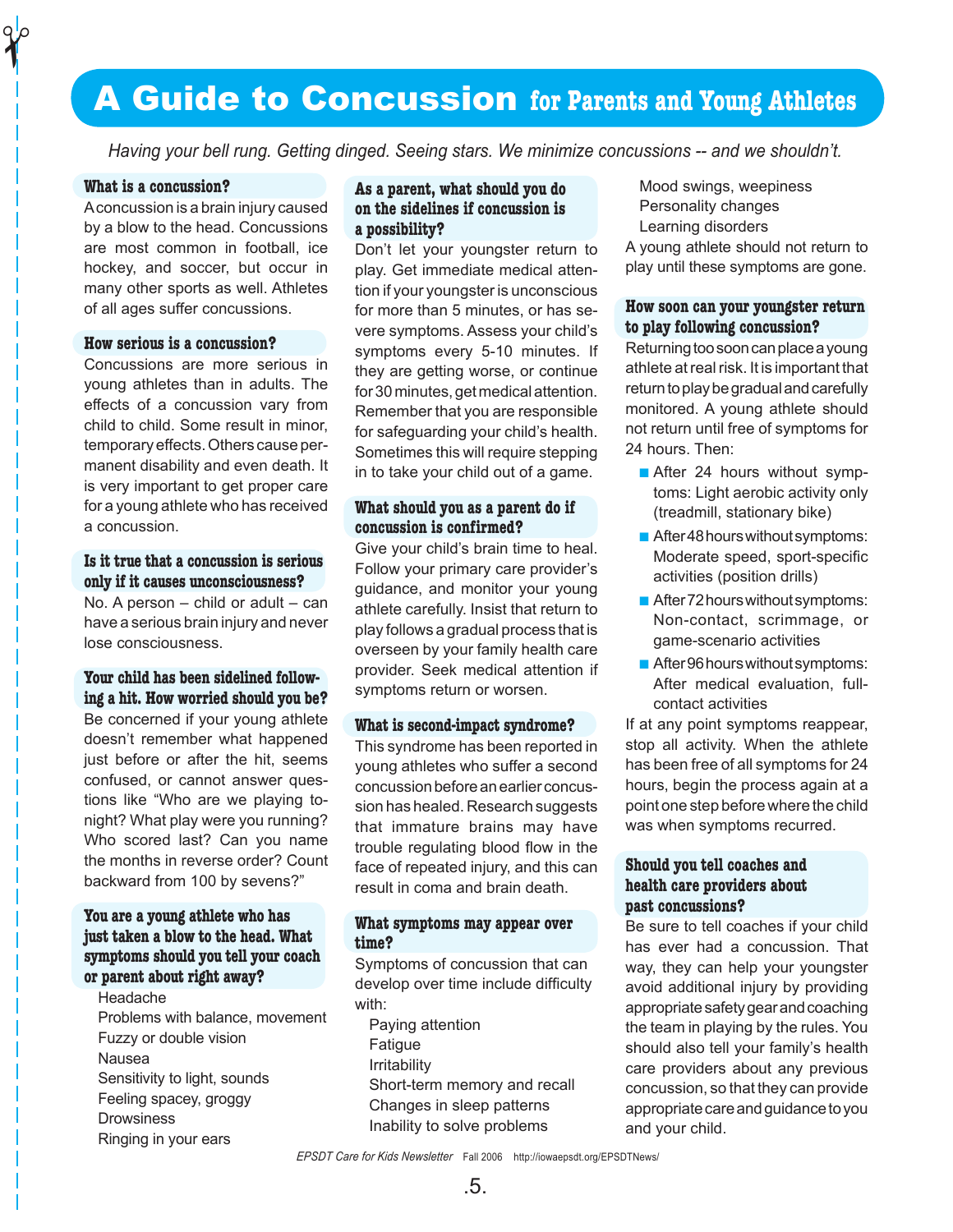## Conditions **that Affect Sports Participation**

## **DO NOT LIMIT SPORTS PARTICIPATION**

Diabetes, well-controlled Congenital heart disease, mild and well-controlled

Sickle cell trait Asthma, well-controlled with no indication of pulmonary insufficiency

Ovary, absence of one Testicle, absent or undescended (use protective cup in contact sports) Seizure disorder, well-controlled **HIV** (with appropriate precautions regarding body fluids)

### **SIGNIFICANTLY LIMIT OR PROHIBIT SPORTS PARTICIPATION**

Acute illness that is contagious or will worsen with participation Fever

**Carditis** (inflammation of the heart) Sickle cell disease - No contact or collision sports

Pulmonary insufficiency (unsatisfactory oxygenation during graded stress test) Spleen, acute enlargement Skin disorders that are contagious (boils, herpes, impetigo, scabies) Seizure disorders that are poorly controlled -- No archery, climbing or sports involving heights, power lifting, riflery, scuba diving, strength training, swimming, weight lifting **Diarrhea**, moderate to severe Liver, acute enlargement

## **MAY LIMIT SPORTS PARTICIPATION Students require individual assessment**

Organ transplant **Cancer** Diabetes, poorly controlled Heat-related illness, history of Bleeding disorders Heart disease**,** moderate or postoperative Hypertension Sickle cell disease - May participate in non-contact sports Asthma, uncontrolled, with pulmonary insufficiency Cystic fibrosis Musculoskeletal disorders, sprain, overuse, fracture, disease, etc.

Atlantoaxial instability (instability of vertebra in neck, may occur in Down syndrome) Cerebral palsy Spleen, chronic enlargement Amenorrhea**,** other menstrual cycle disorders Kidney, absence of one Spine trauma Head trauma, concussion, craniotomy (surgery involving the skull), other head injury Eye injury or previous surgery; loss of function in one eye – May participate if uses eye guard; Detached retina - Consult ophthalmologist **Eating disorders, anorexia or** bulimia Liver, chronic enlargement **Obesity** 

**FOR MORE INFORMATION** on the topics below, visit the American Academy of Pediatrics at http://www.aap.org/healthtopics/sports.cfm

- Ankle sprains
- Cardiac dysrhythmias
- Disability and sports training
- Eyewear, protective
- Female athlete triad
- Female athletes, health issues
- Finger injuries
- Head injuries
- Heat stress and heat-related illness
- Health issues in specific sports: Baseball, inline skating, swimming, boxing, softball, trampolines, ice hockey, soccer, wrestling
- HIV and other blood-borne viral pathogens
- Hypertension, systemic
- Intensive training and sports specialization
- Knee pain
- Medical conditions affecting sports participation
- Nutrition
- Organized sports for children
- Sports physical evaluation form (PDF)
- Steroid use
- Strength training
- Weight control, healthy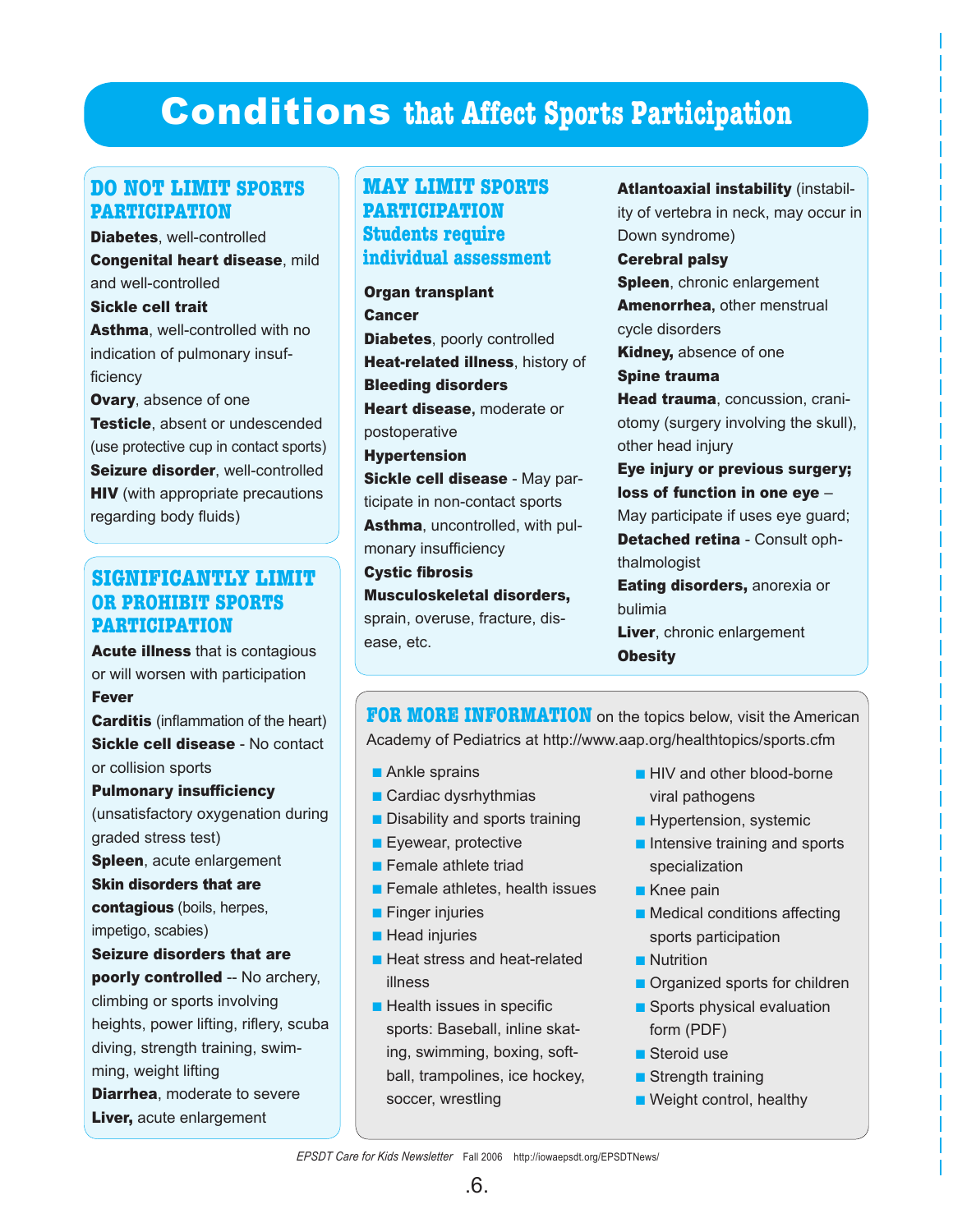## Coming Your Way...

## **Iowa's Healthy Mental Development Initiative for Young Children (ABCD II)**

A promising pilot program to promote healthy mental development of young children is on its way to a successful conclusion at the end of this year. Preliminary data from demonstration sites shows:

- More children are getting effective developmental and mental health screening
- Health care providers are reporting that through the pilot program they are able to provide better care, and that they are planning to continue these screening practices in the future

Called the Iowa Healthy Mental Development Initiative for Young Children, this program is supported by an ABCD II grant from the National Academy for State Health Policy and the Commonwealth Fund. The initiative approaches developmental services for children birth through age 3 through a three-level system of care: At the first level are services for all children; at the second, services for children at risk; and at the third level, services for children with a diagnosed condition.

## **Proposed standards of care**

http://www.iowaepsdt.org/ ScreeningResources/ Standards.htm

## **HCMN forms**

http://www.iowaepsdt.org/ ScreeningResources/clin-NotesForms.htm

The first goal of the initiative is to build the capacity of primary health care providers to deliver better screening, identification, and developmental services for young children. Pilot sites applied Iowa's proposed standards for the identification of developmental and social-emotional problems, and tested Iowa's new Health Maintenance Clinical Notes (HMCN) as a part of each child's exam. These age-appropriate HCMNs include:

- A concise tool to facilitate review of developmental milestones
- Questions to help identify autism, behavior issues, and parent risk factors
- Topics to be included in anticipatory quidance

A second goal of the Healthy Mental Development Initiative is the testing of model public-private partnerships to link at-risk children and families to services. A strategy that shows real promise is a "hot line" health care providers can call for prompt assistance with referrals for at-risk children.

Learn more about the Iowa Mental Development Initiative for Young Children and proposed standards in the next issue of the EPSDT Care for Kids Newsletter.